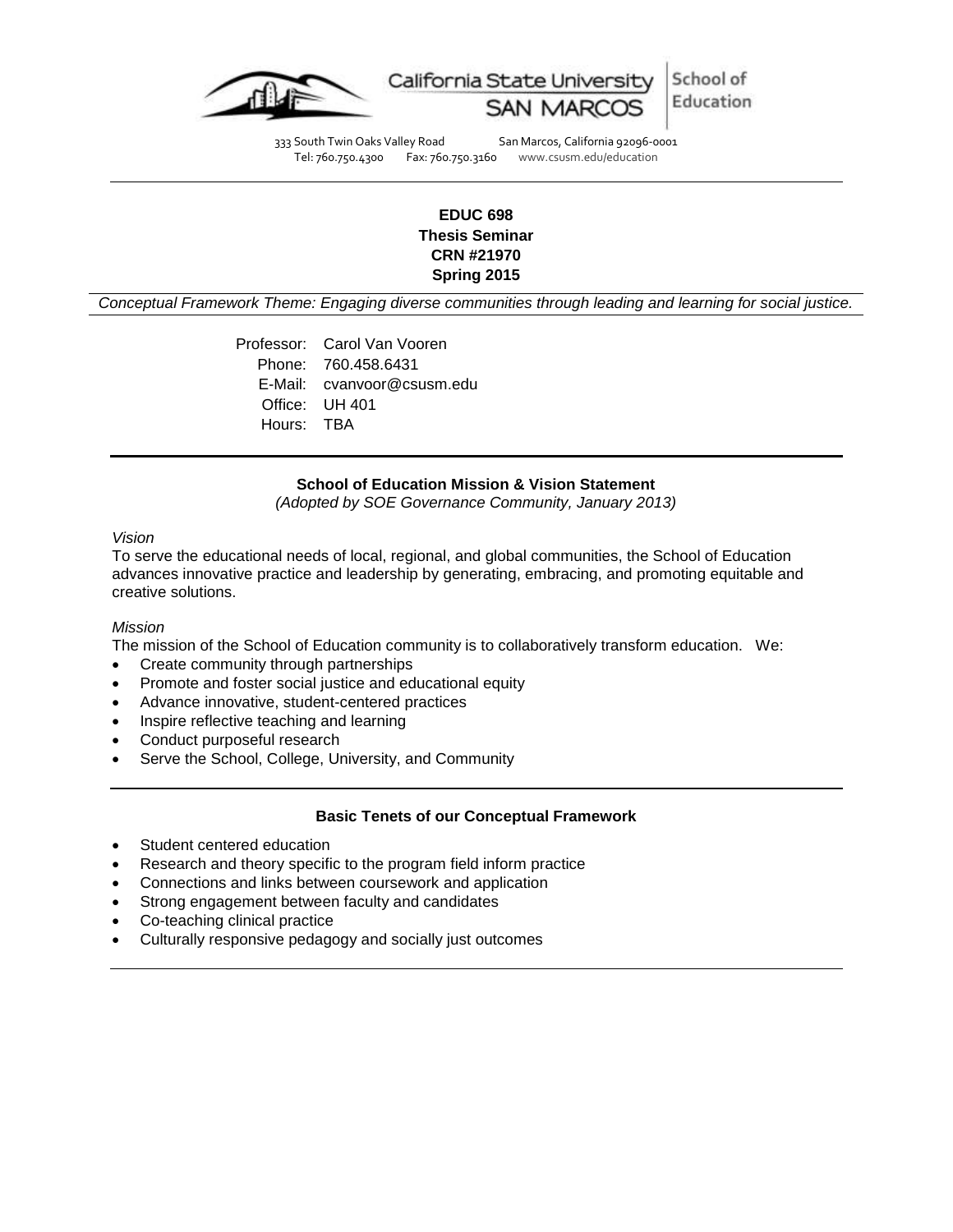## **COURSE DESCRIPTION**

Students engage in the planning, preparation, and completion of their culminating experience, which may take the form of a research thesis, a curricular project within a schooling context — including the National Board Certification Teacher (NBCT) process, or a comprehensive examination. For candidates in the Educational Administration program, the culminating experience is a research thesis. *Note: Students must continually enroll in this course until successful completion of the culminating experience. Graded Credit/No Credit. Enrollment Requirement: Successful completion of the master's option coursework and advancement to candidacy.*

### **Course Objectives**

Candidates will:

- 1. plan and prepare a scholarly culminating experience under advisement of a Committee Chair and at least one additional Committee Member.
- 2. complete a scholarly culminating experience in accordance with professional expectations, including approval of the Committee members.
- 3. apply the explicit style requirements of the APA Publication Manual (current edition).
- 4. successfully present and/or defend their scholarly culminating experience in accordance with option protocol.

## **Required Texts**

American Psychological Association (2009). *Publication Manual of the American Psychological Association*. Washington, DC: Author.

For additional information regarding Graduate Studies Policies and Procedures, please refer to the following Graduate Studies link: [www.csusm.edu/gsr/graduatestudies/index.html](http://www.csusm.edu/gsr/graduatestudies/index.html)

## **STUDENT LEARNING OUTCOMES**

Completion of a written thesis and a successful defense.

# **GENERAL CONSIDERATIONS**

#### **Assessment of Professional Dispositions**

Assessing a candidate's dispositions within a professional preparation program is recognition that teaching and working with learners of all ages requires not only specific content knowledge and pedagogical skills, but positive attitudes about multiple dimensions of the profession. The School of Education has identified six dispositions – social justice and equity, collaboration, critical thinking, professional ethics, reflective teaching and learning, and life-long learning—and developed an assessment rubric. For each dispositional element, there are three levels of performance - *unacceptable*, *initial target*, and *advanced target*. The description and rubric for the three levels of performance offer measurable behaviors and examples.

The assessment is designed to provide candidates with ongoing feedback for their growth in professional dispositions and includes a self-assessment by the candidate. The dispositions and rubric are presented, explained and assessed in one or more designated courses in each program as well as in clinical practice. Based upon assessment feedback candidates will compose a reflection that becomes part of the candidate's Teaching Performance Expectation portfolio. Candidates are expected to meet the level of *initial target* during the program.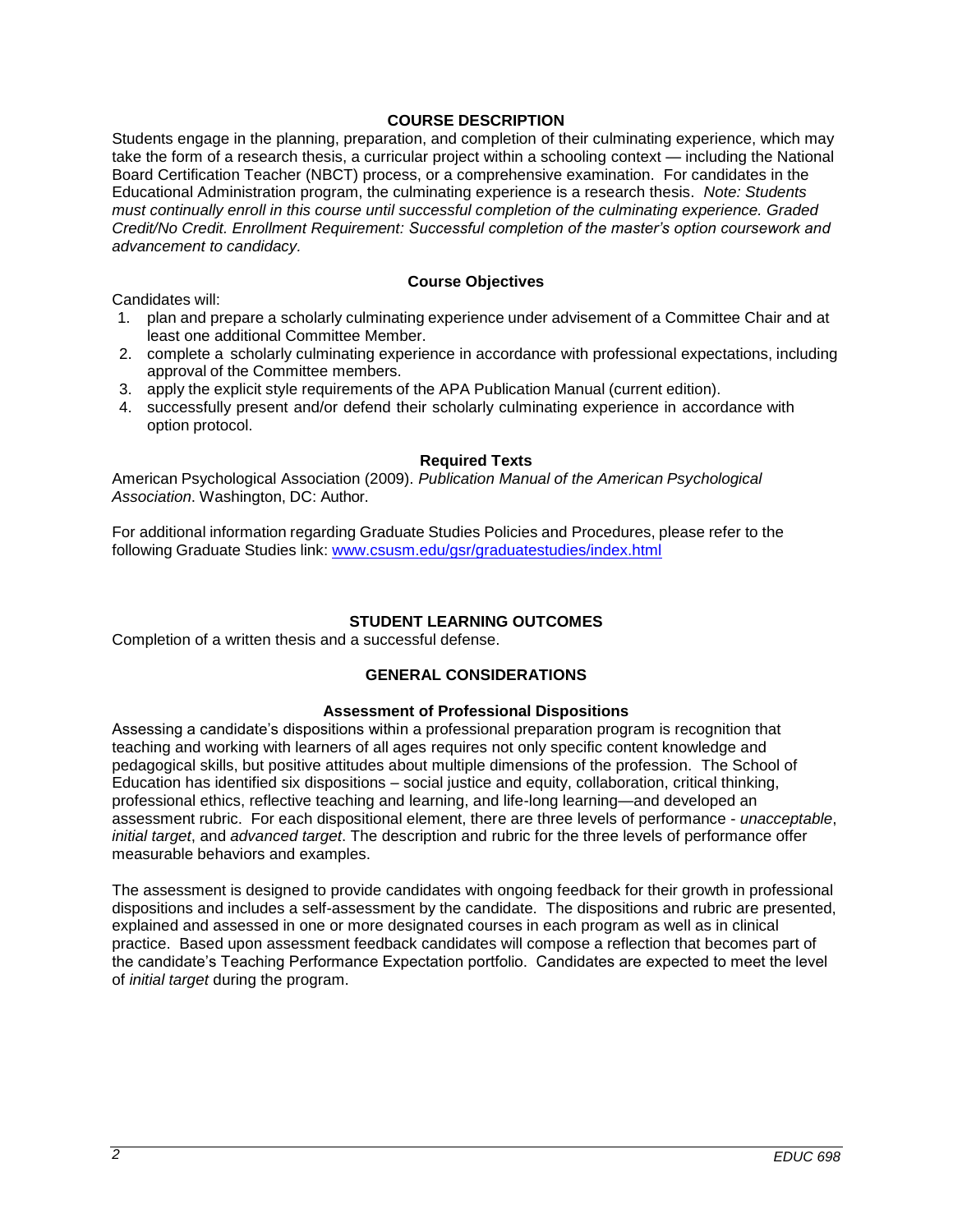#### **School of Education Attendance Policy**

Due to the dynamic and interactive nature of courses in the School of Education, all candidates are expected to attend all classes and participate actively. At a minimum, candidates must attend more than 80% of class time, or s/he may not receive a passing grade for the course at the discretion of the instructor. Individual instructors may adopt more stringent attendance requirements. Should the candidate have extenuating circumstances, s/he should contact the instructor as soon as possible. *(Adopted by the COE Governance Community, December, 1997).*

### **Students with Disabilities Requiring Reasonable Accommodations**

Candidates with disabilities who require reasonable accommodations must be approved for services by providing appropriate and recent documentation to the Office of Disable Student Services (DSS). This office is located in Craven Hall 4300, and can be contacted by phone at (760) 750-4905, or TTY (760) 750-4909. Candidates authorized by DSS to receive reasonable accommodations should meet with their instructor during office hours or, in order to ensure confidentiality, in a more private setting.

## **All University Writing Requirement**

This course contains a five chapter thesis writing requirement that far exceeds the 2,500 word university requirement.

## **CSUSM Academic Honesty Policy**

"Students will be expected to adhere to standards of academic honesty and integrity, as outlined in the Student Academic Honesty Policy. All written work and oral presentation assignments must be original work. All ideas/materials that are borrowed from other sources must have appropriate references to the original sources. Any quoted material should give credit to the source and be punctuated with quotation marks.

Students are responsible for honest completion of their work including examinations. There will be no tolerance for infractions. If you believe there has been an infraction by someone in the class, please bring it to the instructor's attention. The instructor reserves the right to discipline any student for academic dishonesty in accordance with the general rules and regulations of the university. Disciplinary action may include the lowering of grades and/or the assignment of a failing grade for an exam, assignment, or the class as a whole."

Incidents of Academic Dishonesty will be reported to the Dean of Students. Sanctions at the University level may include suspension or expulsion from the University.

#### **Plagiarism:**

As an educator, it is expected that each candidate will do his/her own work, and contribute equally to group projects and processes. Plagiarism or cheating is unacceptable under any circumstances. If you are in doubt about whether your work is paraphrased or plagiarized see the Plagiarism Prevention for Students website [http://library.csusm.edu/plagiarism/index.html.](http://library.csusm.edu/plagiarism/index.html) If there are questions about academic honesty, please consult the University catalog.

## **Use of Technology**

Candidates are expected to demonstrate competency in the use of various forms of technology (i.e. word processing, electronic mail, Moodle, use of the Internet, and/or multimedia presentations). Specific requirements for course assignments with regard to technology are at the discretion of the instructor. Keep a digital copy of all assignments for use in your teaching portfolio. All assignments will be submitted online, and some will be submitted in hard copy as well. Details will be given in class.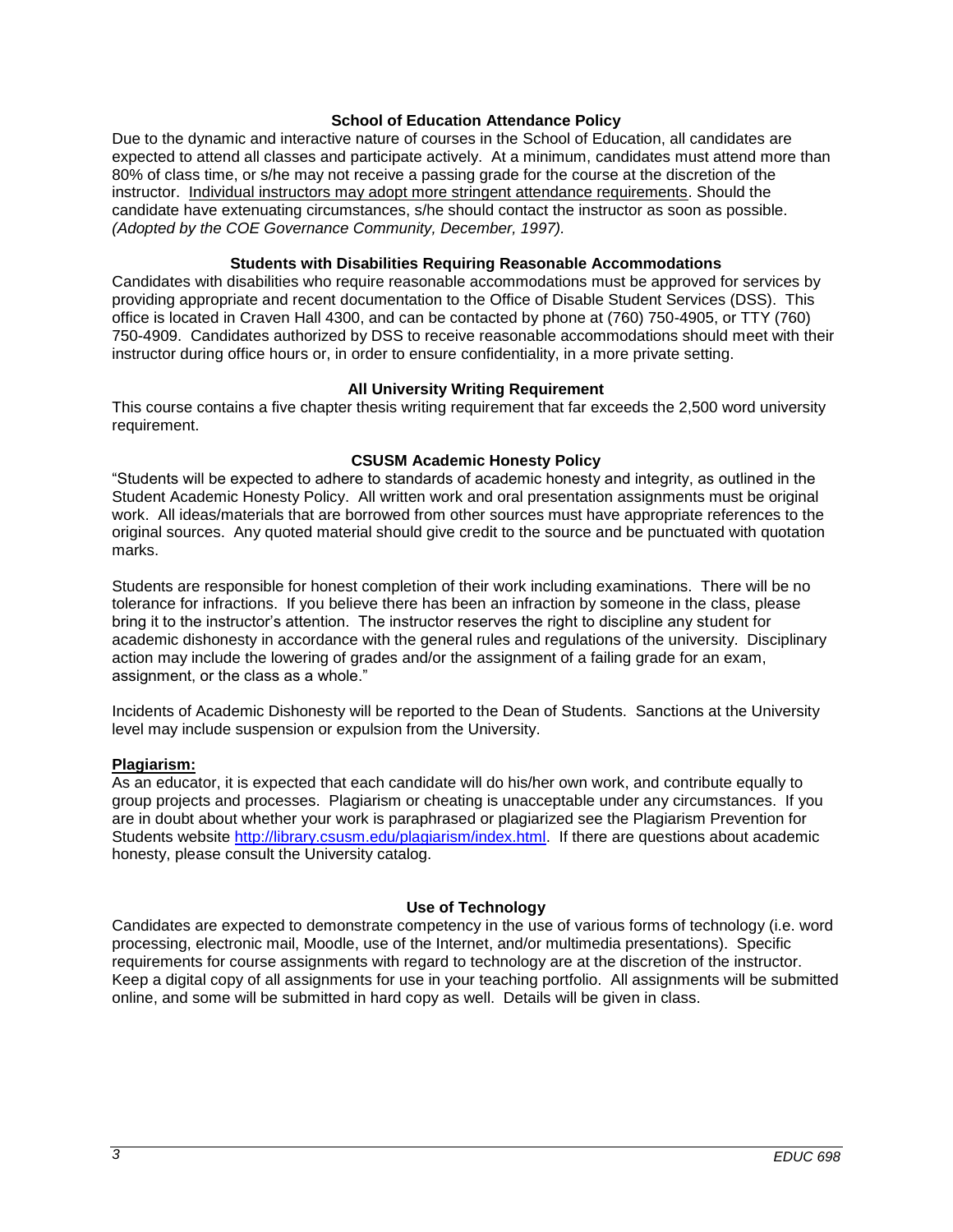### **Electronic Communication Protocol**

Electronic correspondence is a part of your professional interactions. If you need to contact the instructor, e-mail is often the easiest way to do so. It is my intention to respond to all received e-mails in a timely manner. Please be reminded that e-mail and on-line discussions are a very specific form of communication, with their own nuances and etiquette. For instance, electronic messages sent in all upper case (or lower case) letters, major typos, or slang, often communicate more than the sender originally intended. With that said, please be mindful of all e-mail and on-line discussion messages you send to your colleagues, to faculty members in the School of Education, or to persons within the greater educational community. All electronic messages should be crafted with professionalism and care. Things to consider:

- Would I say in person what this electronic message specifically says?
- How could this message be misconstrued?
- Does this message represent my highest self?
- Am I sending this electronic message to avoid a face-to-face conversation?

In addition, if there is ever a concern with an electronic message sent to you, please talk with the author in person in order to correct any confusion.

## **COURSE REQUIREMENTS**

Below is a Gant chart of the tasks you will complete and dates to benchmark for each week of the semester. You will move through the timeline at your own pace.

The task leads to milestones which are:

- submitting draft chapters 1-3,
- approval of the IRB permission,
- collecting and analyzing the research data,
- submitting chapters 4-5,
- assembling the entire edited paper meeting the APA format and library requirements,
- submitting a Power Point of the defense, and
- defending the thesis.

As the course is credit/no credit, your final grade will be based on successful completion of a thesis and the defense of that thesis to your committee members and peers.

| Week of        | Jan | Feb | Feb | Feb | Feb | Mar            | Mar | Mar | Mar | Mar | Apr | Apr | Apr | Apr |
|----------------|-----|-----|-----|-----|-----|----------------|-----|-----|-----|-----|-----|-----|-----|-----|
|                | 26  | 2   | 9   | 16  | 23  | $\overline{2}$ | 9   | 16  | 23  | 30  | 6   | 13  | 20  | 27  |
| Submit         |     |     |     |     |     |                |     |     |     |     |     |     |     |     |
| advancement    |     |     |     |     |     |                |     |     |     |     |     |     |     |     |
| to candidacy   |     |     |     |     |     |                |     |     |     |     |     |     |     |     |
| Apply to       |     |     |     |     |     |                |     |     |     |     |     |     |     |     |
| graduate       |     |     |     |     |     |                |     |     |     |     |     |     |     |     |
|                |     |     |     |     |     |                |     |     |     |     |     |     |     |     |
| Submit         |     |     |     |     |     |                |     |     |     |     |     |     |     |     |
| chapters 1-3   |     |     |     |     |     |                |     |     |     |     |     |     |     |     |
| to chair       |     |     |     |     |     |                |     |     |     |     |     |     |     |     |
| Get approval   |     |     |     |     |     |                |     |     |     |     |     |     |     |     |
| of data        |     |     |     |     |     |                |     |     |     |     |     |     |     |     |
| collection     |     |     |     |     |     |                |     |     |     |     |     |     |     |     |
| from site/dist |     |     |     |     |     |                |     |     |     |     |     |     |     |     |
| Draft of IRB   |     |     |     |     |     |                |     |     |     |     |     |     |     |     |
| app to chair   |     |     |     |     |     |                |     |     |     |     |     |     |     |     |
| Submit IRB     |     |     |     |     |     |                |     |     |     |     |     |     |     |     |
| application    |     |     |     |     |     |                |     |     |     |     |     |     |     |     |
| online         |     |     |     |     |     |                |     |     |     |     |     |     |     |     |
| Collect and    |     |     |     |     |     |                |     |     |     |     |     |     |     |     |
| chart          |     |     |     |     |     |                |     |     |     |     |     |     |     |     |
| research data  |     |     |     |     |     |                |     |     |     |     |     |     |     |     |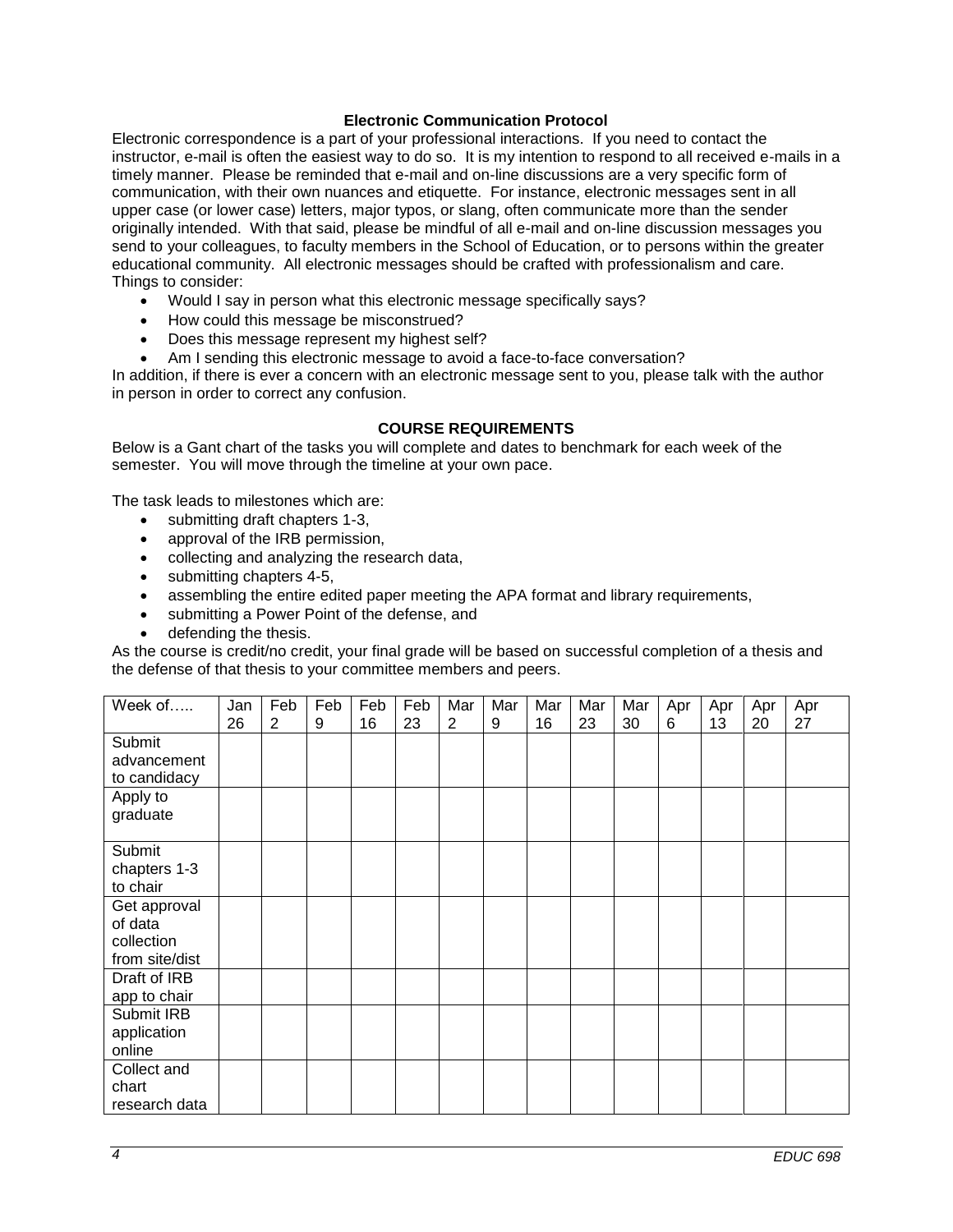| Analyze the<br>data and<br>create charts<br>Write and edit<br>chapter 4 for<br>chair review<br>Develop<br>conclusions<br>of study<br>Write and edit<br>chapter 5 for<br>chair review<br>Check and<br>edit<br>references<br>Write table of<br>contents and<br>assign pages<br><b>Create title</b><br>page from<br>library<br>template<br>Ensure paper<br>is ADA |
|----------------------------------------------------------------------------------------------------------------------------------------------------------------------------------------------------------------------------------------------------------------------------------------------------------------------------------------------------------------|
|                                                                                                                                                                                                                                                                                                                                                                |
|                                                                                                                                                                                                                                                                                                                                                                |
|                                                                                                                                                                                                                                                                                                                                                                |
|                                                                                                                                                                                                                                                                                                                                                                |
|                                                                                                                                                                                                                                                                                                                                                                |
|                                                                                                                                                                                                                                                                                                                                                                |
|                                                                                                                                                                                                                                                                                                                                                                |
|                                                                                                                                                                                                                                                                                                                                                                |
|                                                                                                                                                                                                                                                                                                                                                                |
|                                                                                                                                                                                                                                                                                                                                                                |
|                                                                                                                                                                                                                                                                                                                                                                |
|                                                                                                                                                                                                                                                                                                                                                                |
|                                                                                                                                                                                                                                                                                                                                                                |
|                                                                                                                                                                                                                                                                                                                                                                |
|                                                                                                                                                                                                                                                                                                                                                                |
|                                                                                                                                                                                                                                                                                                                                                                |
|                                                                                                                                                                                                                                                                                                                                                                |
|                                                                                                                                                                                                                                                                                                                                                                |
|                                                                                                                                                                                                                                                                                                                                                                |
|                                                                                                                                                                                                                                                                                                                                                                |
|                                                                                                                                                                                                                                                                                                                                                                |
|                                                                                                                                                                                                                                                                                                                                                                |
|                                                                                                                                                                                                                                                                                                                                                                |
|                                                                                                                                                                                                                                                                                                                                                                |
| compliant                                                                                                                                                                                                                                                                                                                                                      |
| <b>Make</b>                                                                                                                                                                                                                                                                                                                                                    |
| appointment                                                                                                                                                                                                                                                                                                                                                    |
| w/ Dr. Vargas                                                                                                                                                                                                                                                                                                                                                  |
| for signing                                                                                                                                                                                                                                                                                                                                                    |
| Defend                                                                                                                                                                                                                                                                                                                                                         |
|                                                                                                                                                                                                                                                                                                                                                                |
| <b>Make final</b>                                                                                                                                                                                                                                                                                                                                              |
| edits from                                                                                                                                                                                                                                                                                                                                                     |
| defense                                                                                                                                                                                                                                                                                                                                                        |
| suggestions                                                                                                                                                                                                                                                                                                                                                    |
| Get signature                                                                                                                                                                                                                                                                                                                                                  |
| from                                                                                                                                                                                                                                                                                                                                                           |
| committee                                                                                                                                                                                                                                                                                                                                                      |
| and Vargas                                                                                                                                                                                                                                                                                                                                                     |
| Submit to<br>Before                                                                                                                                                                                                                                                                                                                                            |
| Scholar<br>May 7                                                                                                                                                                                                                                                                                                                                               |
| Works<br>12pm                                                                                                                                                                                                                                                                                                                                                  |
| Week of<br>Feb<br>Feb<br>Feb<br>Feb<br>Mar<br>Mar<br>Mar<br>Jan<br>Mar<br>Mar<br>Apr<br>Apr<br>Apr<br>Apr                                                                                                                                                                                                                                                      |
| 23<br>$\overline{2}$<br>9<br>16<br>23<br>$\overline{2}$<br>9<br>16<br>30<br>$6\phantom{1}6$<br>13<br>20<br>27<br>26                                                                                                                                                                                                                                            |

#### **Grading Standards**

This is a credit/no credit course. Successful completion and approval by the thesis committee of the thesis and the defense earns the candidate a grade of Credit.